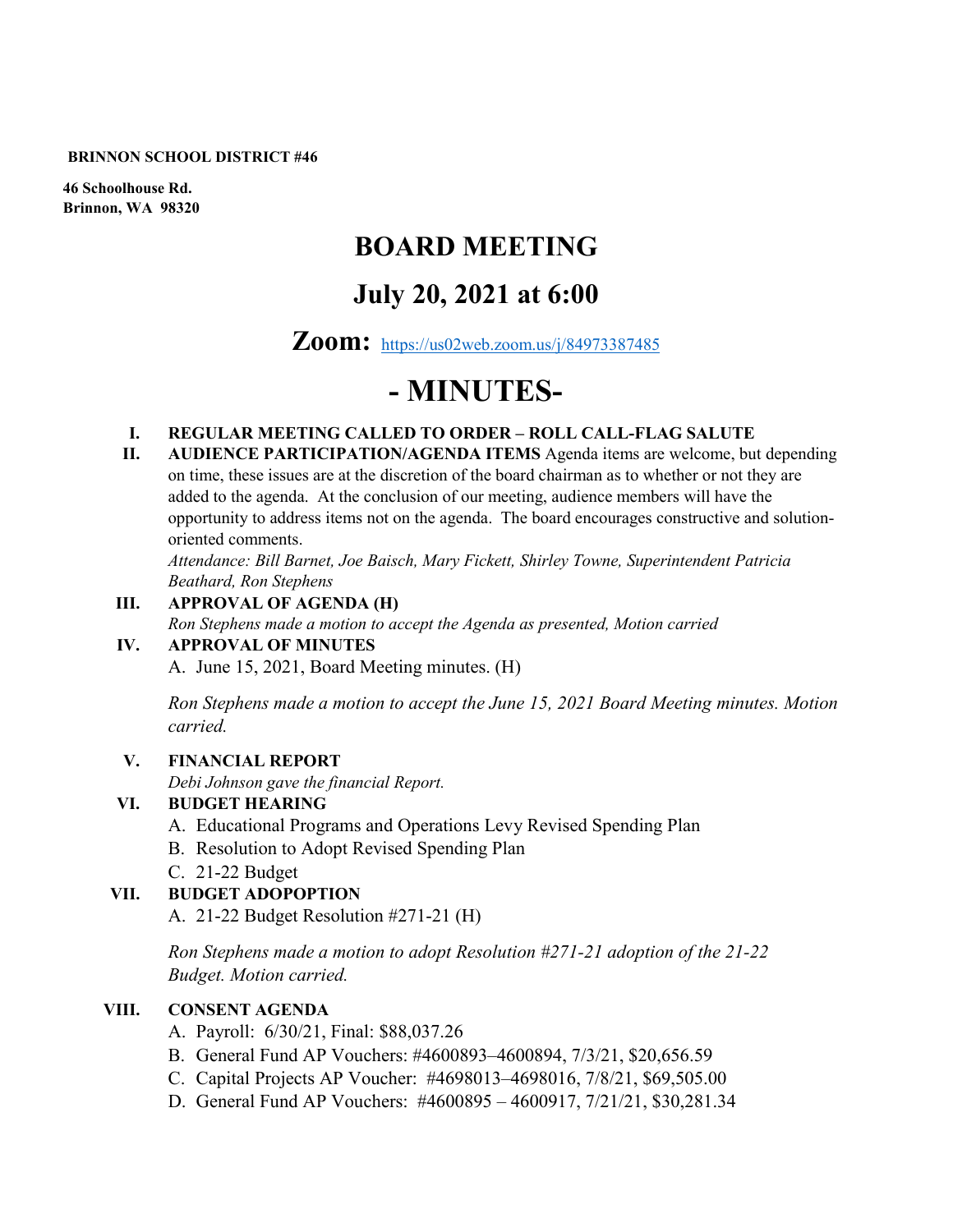- E. Capital Projects AP Voucher: #4698017, 7/30/21, \$2,025.81
- F. Payroll: 7/30/21, estimate: \$93,431.36
- G. Double D Electric Projects \$2,120 (H)
	- a. Bus barn outside lighting
	- b. Girls/Women's bathroom lighting
- H. Resolution #272-21, Request For Apportionment Redirection (H)
- I. Increase Modular Building expenditures from \$260,000 maximum to \$310,000, leaving \$125,000 to complete the project.
- J. Acceptance of Small Rural School Modernization planning grant \$50,000 (H) a. Project requested is \$1.658 million – roof, floors, and electrical

*Shirley Towne made a motion to approve the Consent Agenda with the modification to Increase the Modular Building maximum expenditures to not to exceed 350,000. Motion carried.*

## **IX. STATUS OF THE SCHOOL - SUPERINTENDENT'S REPORT**

- A. KPTZ Community Tides program 7/9/21
- B. COVID guidance updates
- C. Learn to Return COVID-19 testing program
- D. Heidi Budnek recognition from U.S. Department of Justice (H)
- E. Final purchases for walking path grant
- F. New teacher training sessions (H)
- G. August Retreat/Planning Time August 17 4:00 5:30?

#### **X. FACILITIES**

- A. Modular building photos (H)
- B. Modular building updates
- C. Modular building  $$260,000 $185,000 = $75,000$  we have used \$13,207 of the budgeted overage. Bold dollars have been spent.

| Elevation certificates                                     | \$2,400  |
|------------------------------------------------------------|----------|
| Wetland & Habitat Survey                                   | \$4,228  |
| Permit                                                     | \$1,773  |
| Tree cut to ground level $&$ cleanup - Justin Reeves       | \$2,198  |
| Removal of fire alarm items- save for new modular building | \$2,608  |
| Ground Prep                                                |          |
| Concrete/Foundation - billing soon                         | \$35,219 |
| Transport Building – billing soon                          | \$7,683  |
| Install Building – billing soon                            | \$26,159 |
| <b>Install Electricity</b>                                 |          |
| Re-install fire alarm system                               |          |
| Re-install and modify front ramp                           | \$5,543  |
| Install emergency exit stairs                              | \$4,135  |
| Move internet dish?                                        |          |
| Interior internet wiring                                   |          |

- D. Small Rural School Modernization Grant
- E. Trees